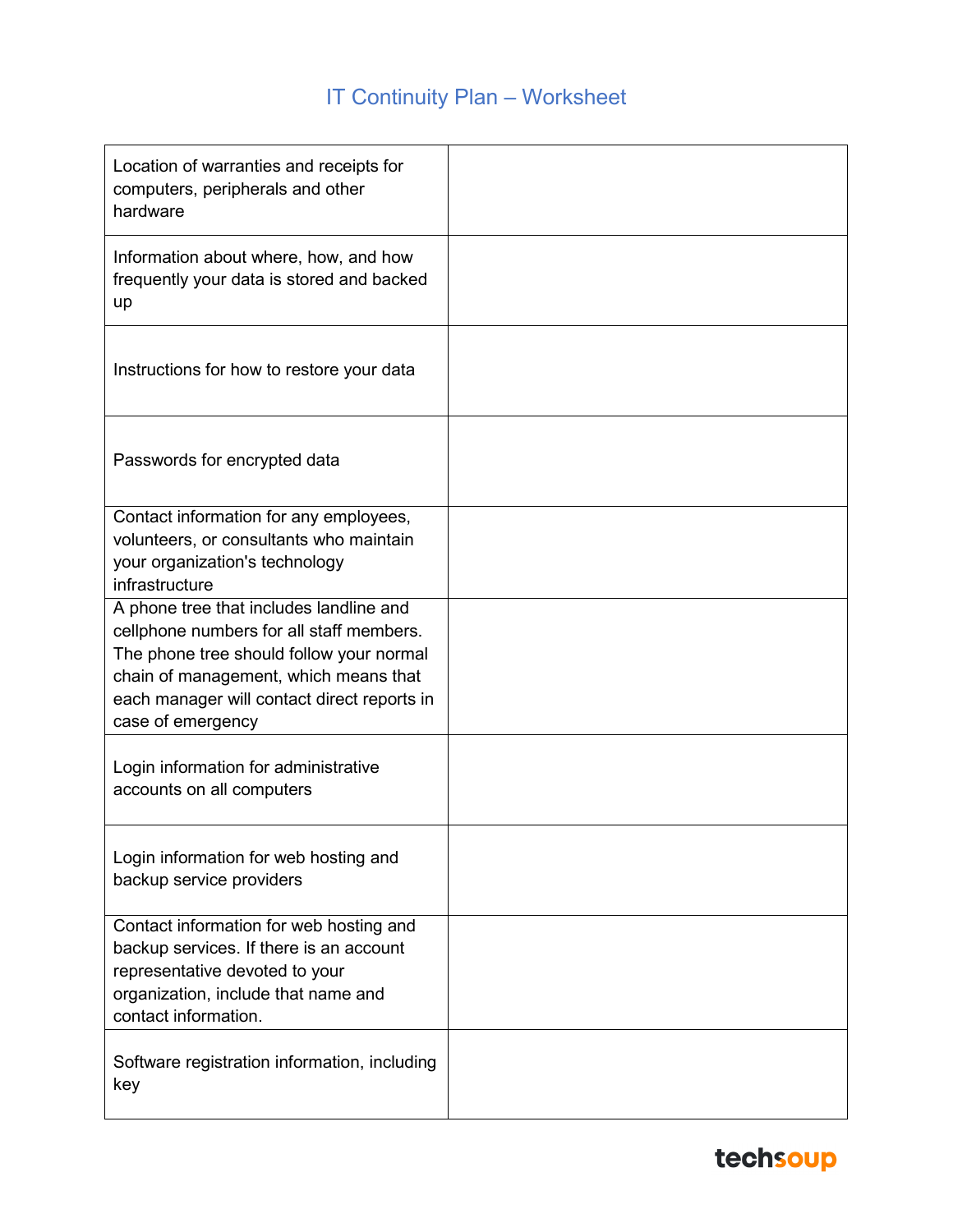### **Assessing Your Organization**

*Here are some questions you can use to guide the development of a responsive IT disaster plan.*

- **1.** How do employees most regularly communicate with each other, by phone or by email?
- **2.** Do employees use personal phones and email addresses for work?
- **3.** Do volunteers, contractors, and other people who aren't staff members use the office telephones, email accounts, and computers?
- **4.** What steps would be necessary to reestablish communication in a disaster situation?
- **5.** Where is data held: remotely or on-premises?
- **6.** Where is the data that need to be backed up?
- **7.** Do you have hard-copy data (government forms, contracts, leases, financial information, or personnel information) that requires backup? Are these documents stored in a waterproof safe or file cabinet, as well as scanned or computergenerated?
- **8.** Is there an inventory of all information hardware (personal computers, laptops, phones, mobile phones, servers, files, and networking equipment)? Warranties and receipts?
- **9.** Are staff members adequately and regularly trained for emergencies?
- **10.** Consider the physical and utility outcomes of various scenarios (flood, tornado, power outage, fire, and so forth). What is the likely damage that will affect IT infrastructure and functions? Do any of these impacts alter your preparedness plans?
- **11.** Investigate your insurance policies to determine what sort of coverage you may have for loss of work, location rental, recovery services, and equipment and device replacement. Your coverage, and any support from the government and disaster service organizations, will determine much of the restoration of your facilities and IT infrastructure.
- **12.** Is there a Continuity of Operations Plan (COOP) that is automatically reviewed and updated? Does this COOP include an information technology backup plan? Does it define who will be responsible for or oversee backups and how often these will be performed?

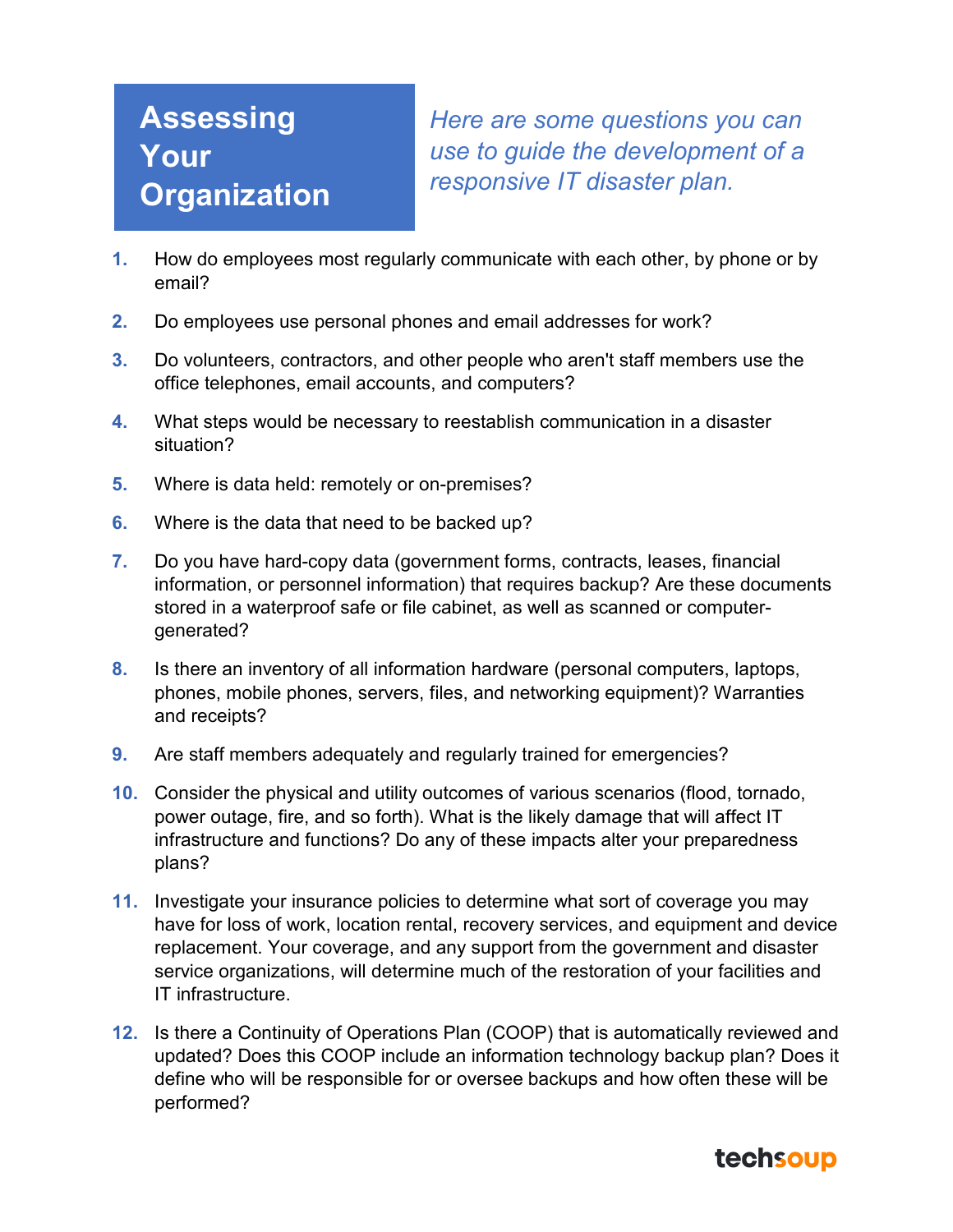### Continuity Worksheet

| Site:                                                  | Probability:                                                                                                                                          |
|--------------------------------------------------------|-------------------------------------------------------------------------------------------------------------------------------------------------------|
| Event:                                                 | Impact:                                                                                                                                               |
| <b>Mission Essential</b>                               | List all Mission Essential Functions (MEFs) that are affected                                                                                         |
| Functions (MEFs)                                       | by the event                                                                                                                                          |
| affected                                               |                                                                                                                                                       |
|                                                        |                                                                                                                                                       |
| (Include associated                                    |                                                                                                                                                       |
| <b>Essential Supporting</b>                            |                                                                                                                                                       |
| Activities (ESAs))                                     |                                                                                                                                                       |
|                                                        |                                                                                                                                                       |
| <b>Staff Responsible</b>                               | For each MEF, list the names and contact information for all<br>related staff, all related volunteers, and all of their assigned<br><i>alternates</i> |
| <b>Communication Needs</b>                             | List all means of communication necessary to perform affected<br><b>MEFs</b>                                                                          |
| Necessary Actions and                                  | List the functions, alternatives, and staff/volunteer requirements                                                                                    |
| Alternatives                                           | for each affected MEF                                                                                                                                 |
| <b>Alternate Site Activations</b>                      | List the alternate site options for each affected MEF                                                                                                 |
| Critical Equipment & Existing<br>Replacement Inventory | List the replacement options for all critical equipment that is<br>unusable                                                                           |

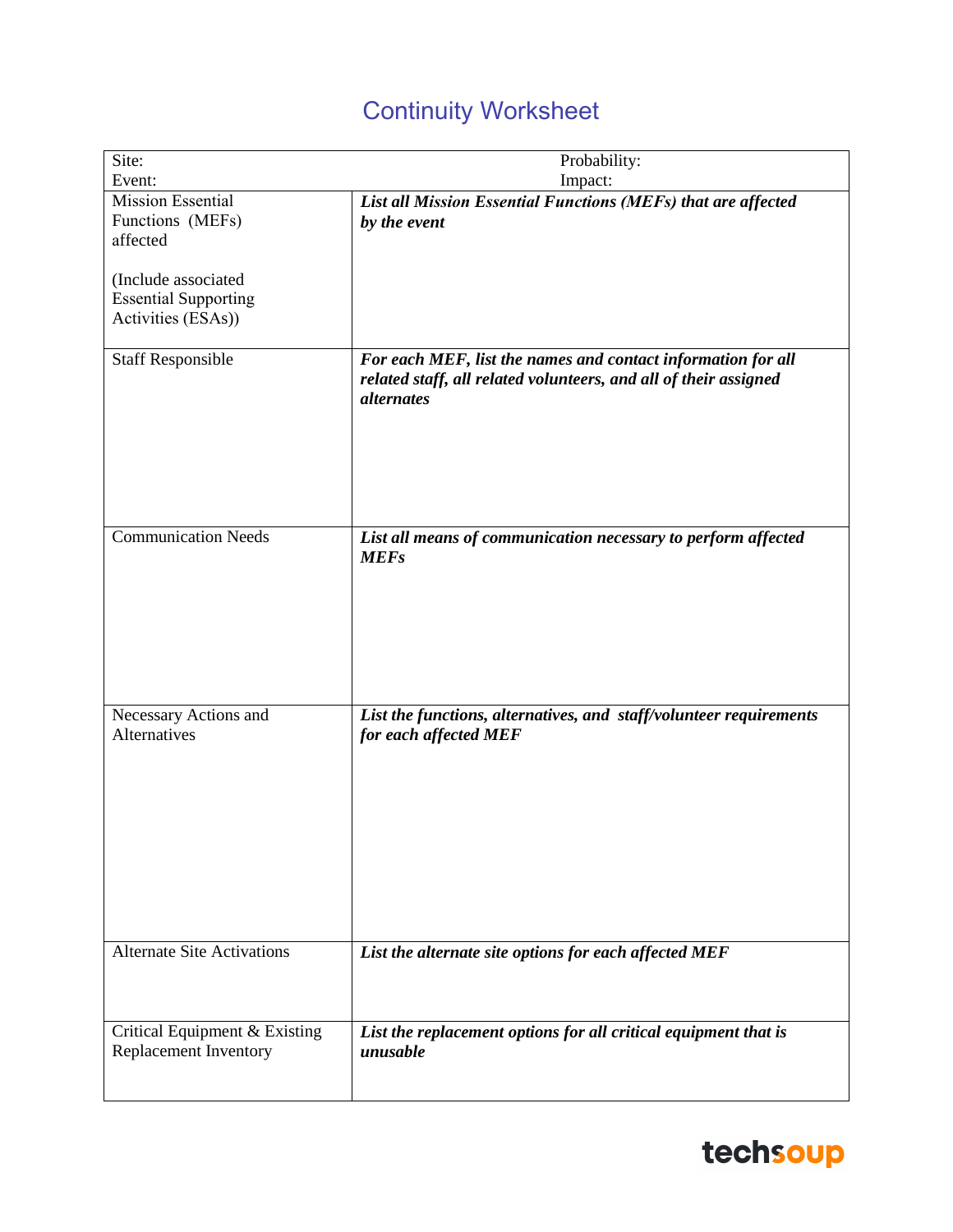| Critical Supplies & Existing<br>Replacement Inventory | List the replacement options for all critical supplies that are<br>unavailable                                                                                                                                                                        |
|-------------------------------------------------------|-------------------------------------------------------------------------------------------------------------------------------------------------------------------------------------------------------------------------------------------------------|
| Vital Records & Backup<br>Locations                   | List the records and their backup locations for all vital records                                                                                                                                                                                     |
| <b>Locations and Contacts for</b><br>Replacements     | List the names, contact information, and locations of all vendors<br>who can be contacted regarding the replacement of unusable<br>equipment and supplies. If a third-party manages databases, IT,<br>and digital records, include their information. |
| <b>External Partner Contacts</b>                      | List the agencies, contact names, and contact information of any<br>external partners who fund or may rely on MEF performance                                                                                                                         |
| <b>Other Contacts</b>                                 | List any other parties that should be contacted if continuity<br>operations begin                                                                                                                                                                     |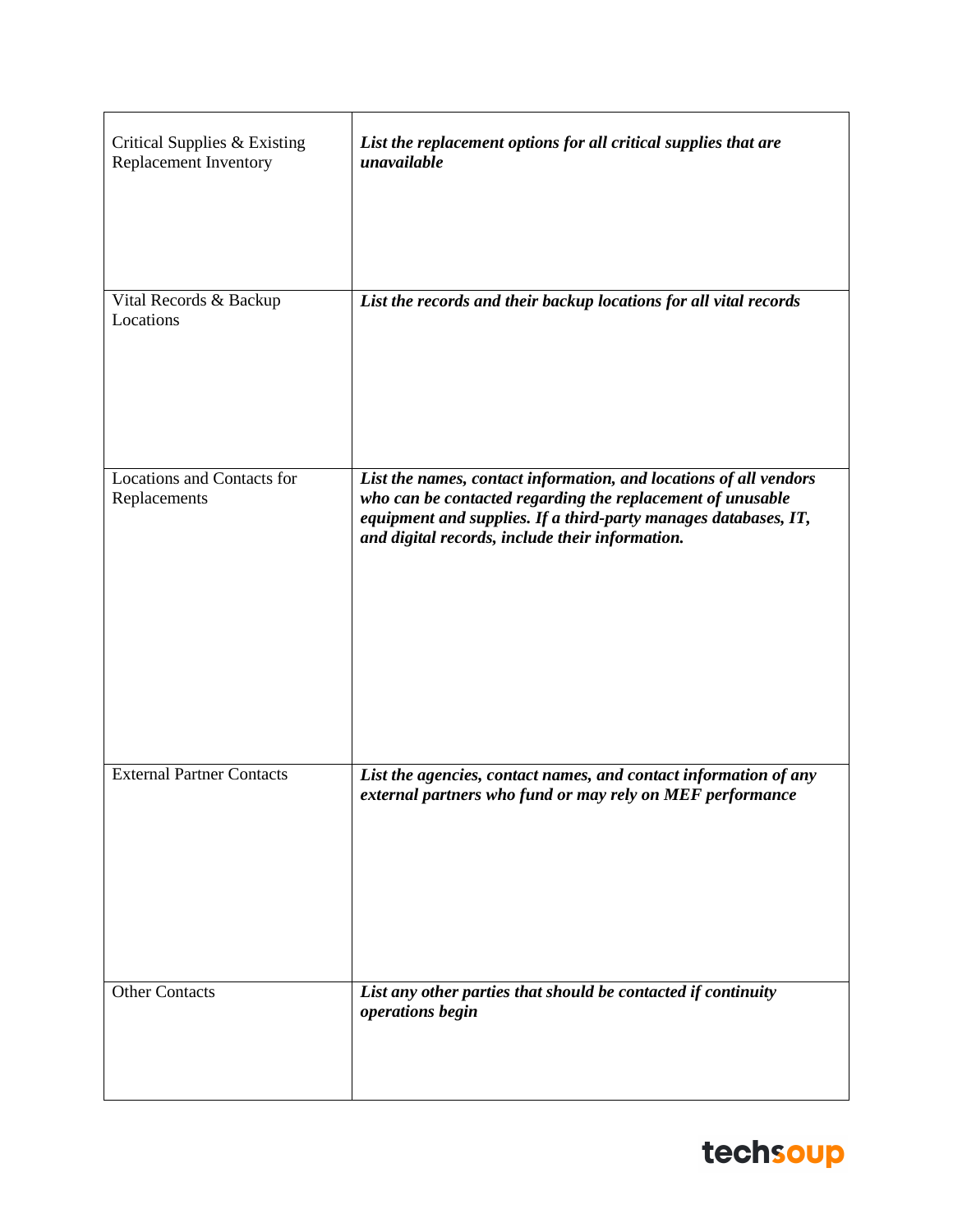### SAMPLE Continuity Worksheet

| Site:                              | Probability:                                                                                                                              |
|------------------------------------|-------------------------------------------------------------------------------------------------------------------------------------------|
| Event:                             | Impact:                                                                                                                                   |
| <b>MEFs Affected</b>               | Overnight Shelter - Priority A - Restore within 4 hours                                                                                   |
| (Includes associated ESAs)         | Food Distribution - Priority A - Restore within 12 hours                                                                                  |
|                                    | Shower/Restroom Facilities – Priority $B$ = Restore within 24 hours                                                                       |
|                                    | Case Management Services – Priority $B =$ Restore within 36 hours                                                                         |
|                                    | Service Referrals - Priority C - Restore within 15 days                                                                                   |
|                                    | Mobile Clinic Use - Priority $C$ - Restore within 30 days                                                                                 |
|                                    | List all MEFs that can be affected by the event                                                                                           |
| <b>Staff Responsible</b>           | Site Leadership - (XXX) XXX-XXXX                                                                                                          |
|                                    | Alternate: (XXX) XXX-XXXX                                                                                                                 |
|                                    | For each MEF, list the names and contact information for all related staff, all related                                                   |
|                                    | volunteers, and all of their assigned alternates                                                                                          |
| <b>Communication Needs</b>         | Phones - Land Lines, Cellphones                                                                                                           |
|                                    | Two-Way radios                                                                                                                            |
|                                    | Email                                                                                                                                     |
|                                    | List all means of communication necessary to perform affected MEFs                                                                        |
| Necessary Actions and Alternatives | Contact all external partners who may rely on, or provide services for, affected MEFs                                                     |
|                                    | <b>Shelter Activities (Shift times)</b>                                                                                                   |
|                                    | Prepare beds - Performed by X VOLUNTEER(S)- supervised by STAFF MEMBER                                                                    |
|                                    | If event has damaged supplies and more are needed, refer to replacement section                                                           |
|                                    | If event has damaged beds or rendered them inaccessible, activate alternate site                                                          |
|                                    | Perform intakes - Performed by X STAFF MEMBER(S)<br>If event shuts down intake computers $-$ Switch to paper intakes, store at front desk |
|                                    | If event blocks main entrance – Redirect clients to entrance on DIRECTION side                                                            |
|                                    | <b>Kitchen Activities (Shift times)</b>                                                                                                   |
|                                    | Prepare food - Performed by X VOLUNTEER(S) and Y STAFF MEMBER(S)                                                                          |
|                                    | If event has damaged stoves, prepare no-cook meals from refrigerator                                                                      |
|                                    | If event has damaged stoves and ruined supplies, activate alternate site                                                                  |
|                                    | Distribute food - Performed by X VOLUNTEER(S) and Y STAFF MEMBER(S)                                                                       |
|                                    | If event has blocked access to dining area, activate alternate site                                                                       |
|                                    | If event has damaged dining supplies, refer to replacement section                                                                        |
|                                    | List the functions, alternatives, and staff/volunteer requirements for each affected                                                      |
|                                    | <b>MEF</b>                                                                                                                                |
| <b>Alternate Site Activations</b>  | Overnight Shelter Activities -                                                                                                            |
|                                    | Activate winter shelter site early OR                                                                                                     |
|                                    | Redirect shelter users to shelter site 2 OR                                                                                               |
|                                    | Contact shelter partner agencies and request assistance OR                                                                                |
|                                    | Request emergency hotel vouchers from funder (Extreme weather only)                                                                       |
|                                    | Food Distribution Activities -                                                                                                            |
|                                    | Set up outdoor cooking equipment/tables if available OR                                                                                   |
|                                    | Distribute food using only non-cook supplies OR                                                                                           |
|                                    | Redirect clients to shelter site 2 OR                                                                                                     |
|                                    | Redirect clients to other distribution centers                                                                                            |
|                                    | List the alternate site options for each affected MEF                                                                                     |
| <b>Devolution Procedures</b>       | Shelter Operations - Activate Winter Shelter                                                                                              |
|                                    | Contact winter shelter site owners to request permission to use site for emergency                                                        |
|                                    | If permission is granted -                                                                                                                |
|                                    | Inform shelter team of transition requirement<br>Instruct front desk to inform incoming clients of location change                        |
|                                    | Inform existing clients of need to transfer to winter shelter site                                                                        |
|                                    | Once shelter operations at primary site have ceased, relocate staff/supplies to winter                                                    |
|                                    | site                                                                                                                                      |
|                                    | If permission is denied -                                                                                                                 |
|                                    | Contact shelter site 2 and request beds                                                                                                   |
|                                    | For each alternate site/MEF, describe the devolution process                                                                              |
| Critical Equipment & Existing      | <i>Shelter</i>                                                                                                                            |
| Replacement Inventory              | Beds $(25)$ – located at winter shelter                                                                                                   |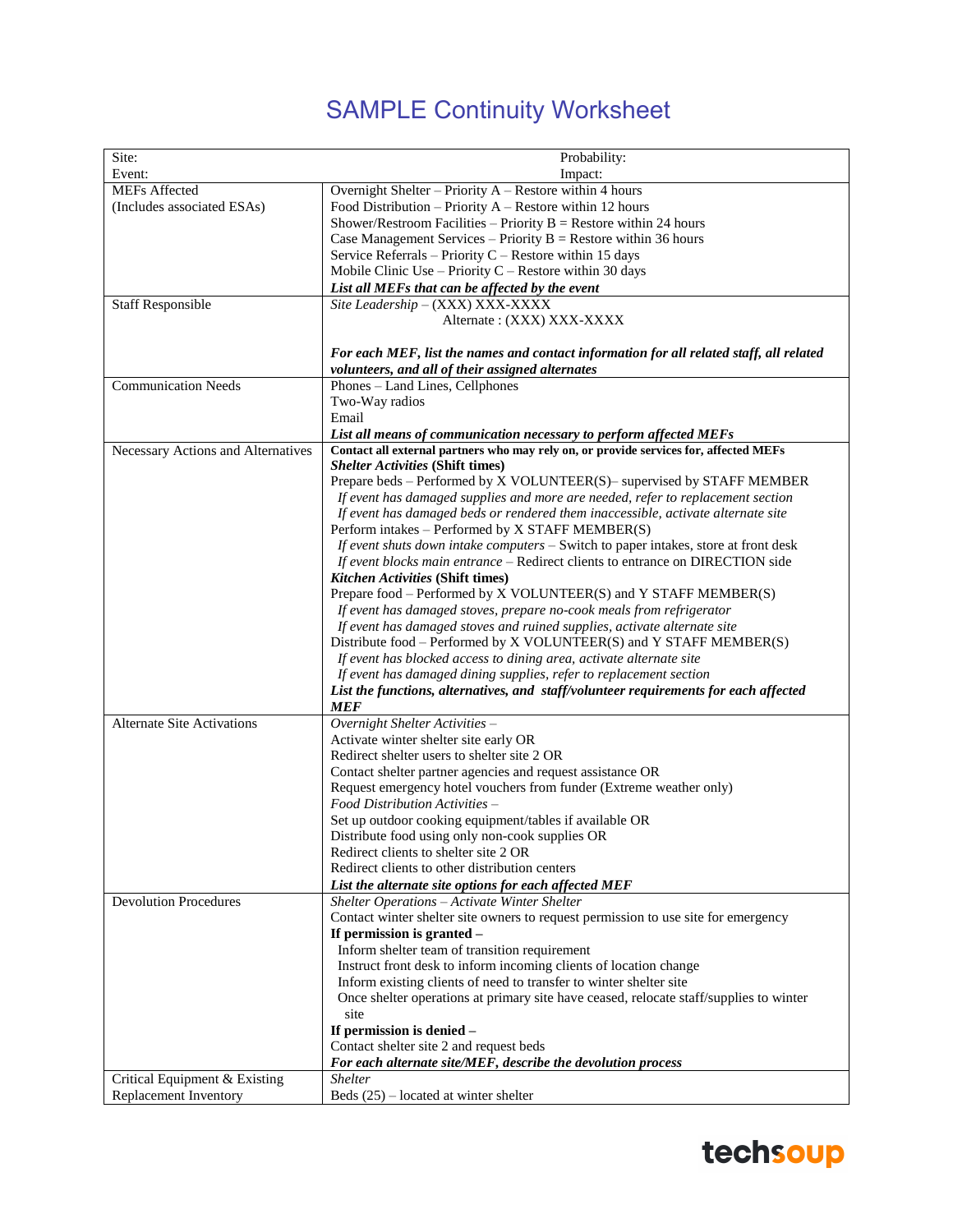|                                  | Fold-out Beds $(20)$ – located in warehouse                                            |
|----------------------------------|----------------------------------------------------------------------------------------|
|                                  | Kitchen                                                                                |
|                                  | Portable Stove – located in warehouse                                                  |
|                                  | Small microwaves $(2)$ – located in warehouse                                          |
|                                  | List the replacement options for all critical equipment that is unusable               |
| Critical Supplies & Existing     | <b>Shelter</b>                                                                         |
| Replacement Inventory            | Sheets $(50)$ – located in warehouse AND winter shelter                                |
|                                  | Blankets (50) located in warehouse AND winter shelter                                  |
|                                  | Kitchen                                                                                |
|                                  | Cooking utensils - located in warehouse                                                |
|                                  | List the replacement options for all critical supplies that are unavailable            |
| Vital Records & Backup Locations | If needed, records are to be transported to ALTERNATE SITE by STAFF MEMBER             |
|                                  | Client Files – Located on second floor office area – requires cabinet keys             |
|                                  | File scans are uploaded to agency servers located at SITE                              |
|                                  | Intake Records – Located at front desk on first floor – requires cabinet keys          |
|                                  | Record scans are uploaded to agency servers located at SITE                            |
|                                  | List the records and their backup locations for all vital records                      |
| Locations and Contacts for       | Shelter Beds - VENDOR NAME - (XXX) XXX-XXXX                                            |
| Replacements                     | Stoves - VENDOR NAME - (XXX) XXX-XXXX                                                  |
|                                  | Computers - VENDOR NAME - (XXX) XXX-XXXX                                               |
|                                  | Vital Record Backups - CONTACT NAME - (XXX) XXX-XXXX                                   |
|                                  | Dining Room Tables - CONTACT NAME - (XXX) XXX-XXXX                                     |
|                                  | Dining Utensils - STORE NAME - STORE LOCATION - (XXX) XXX-XXXX                         |
|                                  | Non-Cook Food - STORE NAME - STORE LOCATION - (XXX) XXX-XXXX                           |
|                                  | List the names, contact information, and locations of all vendors who can be contacted |
|                                  | regarding the replacement of unusable equipment and supplies. If a third-party         |
|                                  | manages databases, IT, and digital records, include their information.                 |
| <b>External Partner Contacts</b> | CITY - CONTACT NAME - (XXX) XXX-XXXX                                                   |
|                                  | COUNTY - CONTACT NAME - (XXX) XXX-XXXX                                                 |
|                                  | PARTNER AGENCY - CONTACT NAME - (XXX) XXX-XXXX                                         |
|                                  | WINTER SHELTER SITE OWNER - CONTACT NAME - (XXX) XXX-XXXX                              |
|                                  | List the agencies, contact names, and contact information of any external partners who |
|                                  | fund or may rely on MEF performance                                                    |
| <b>Other Contacts</b>            | UTILITY PROVIDER - (XXX) XXX-XXXX                                                      |
|                                  | PHONE PROVIDER - (XXX) XXX-XXXX                                                        |
|                                  | INTERNET PROVIDER - (XXX) XXX-XXXX                                                     |

| <b>Mission vs. Supporting Functions</b>      |                                                |  |  |
|----------------------------------------------|------------------------------------------------|--|--|
| <b>Mission Function</b>                      | <b>Supporting Functions</b>                    |  |  |
| <b>Provision of food to shelter visitors</b> | Accepting food deliveries/donations;           |  |  |
|                                              | Preparation of food; Cleaning of kitchen and   |  |  |
|                                              | dishes                                         |  |  |
| <b>Subsidy payments to landlords</b>         | Creation of payments lists; writing of subsidy |  |  |
|                                              | checks                                         |  |  |
| <b>Educating community on homelessness</b>   | Creation of "lesson plans;" organization of    |  |  |
|                                              | community members                              |  |  |
| <b>Client referral to required services</b>  | Performing client assessments; providing       |  |  |
|                                              | information packets;                           |  |  |

### techsoup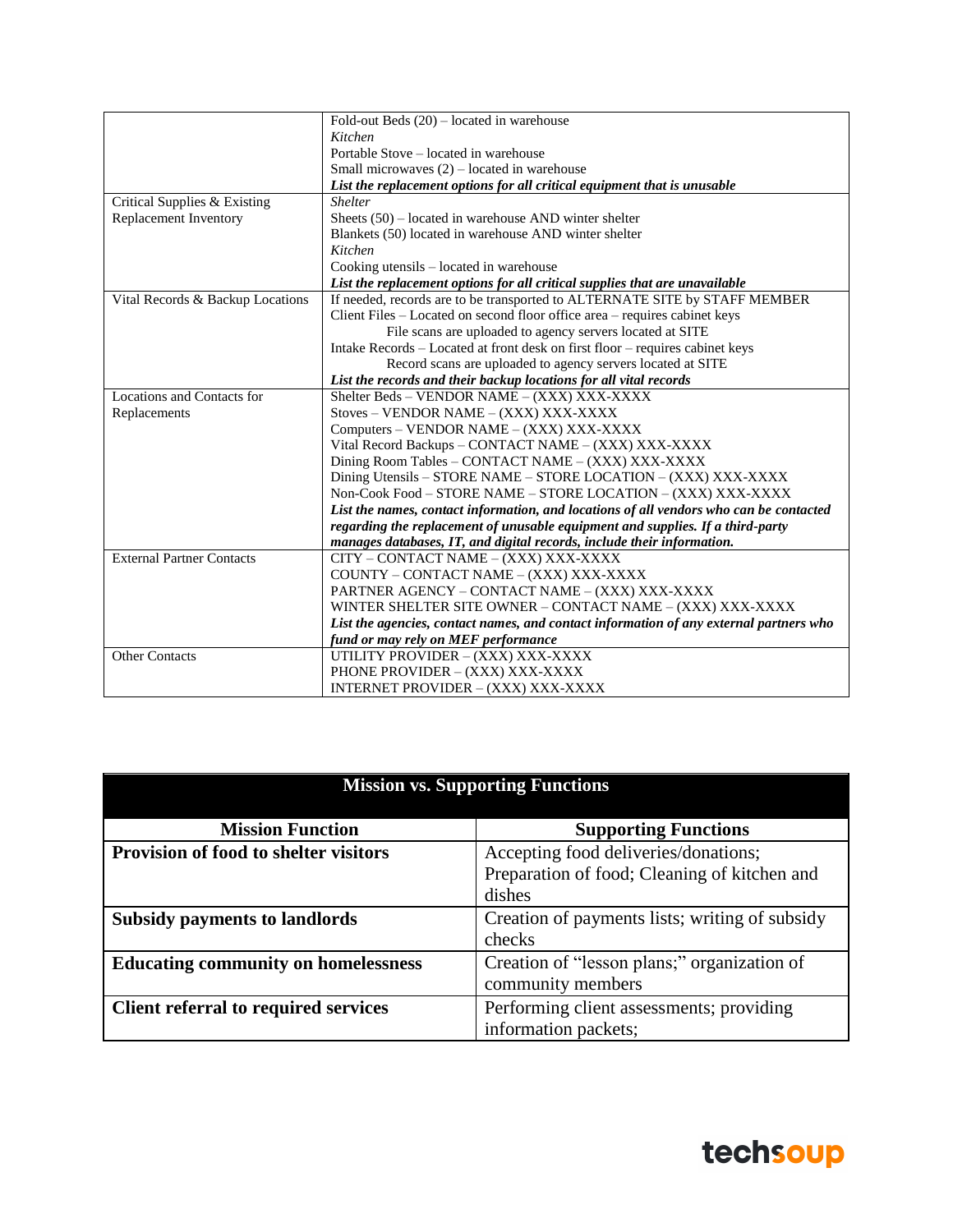# **Technology Priorities** Assessment

*This chart may be helpful in identifying the essential applications that are required to operate your organization.* 



You can map which applications may be needed over the 24 hours, three days, and week following a disaster.

| Department            |  |  |
|-----------------------|--|--|
| Location              |  |  |
| Application           |  |  |
| Workstation/server ID |  |  |
| Needed within 1 day?  |  |  |
| Needed within 3 days? |  |  |
| Needed within 7 days? |  |  |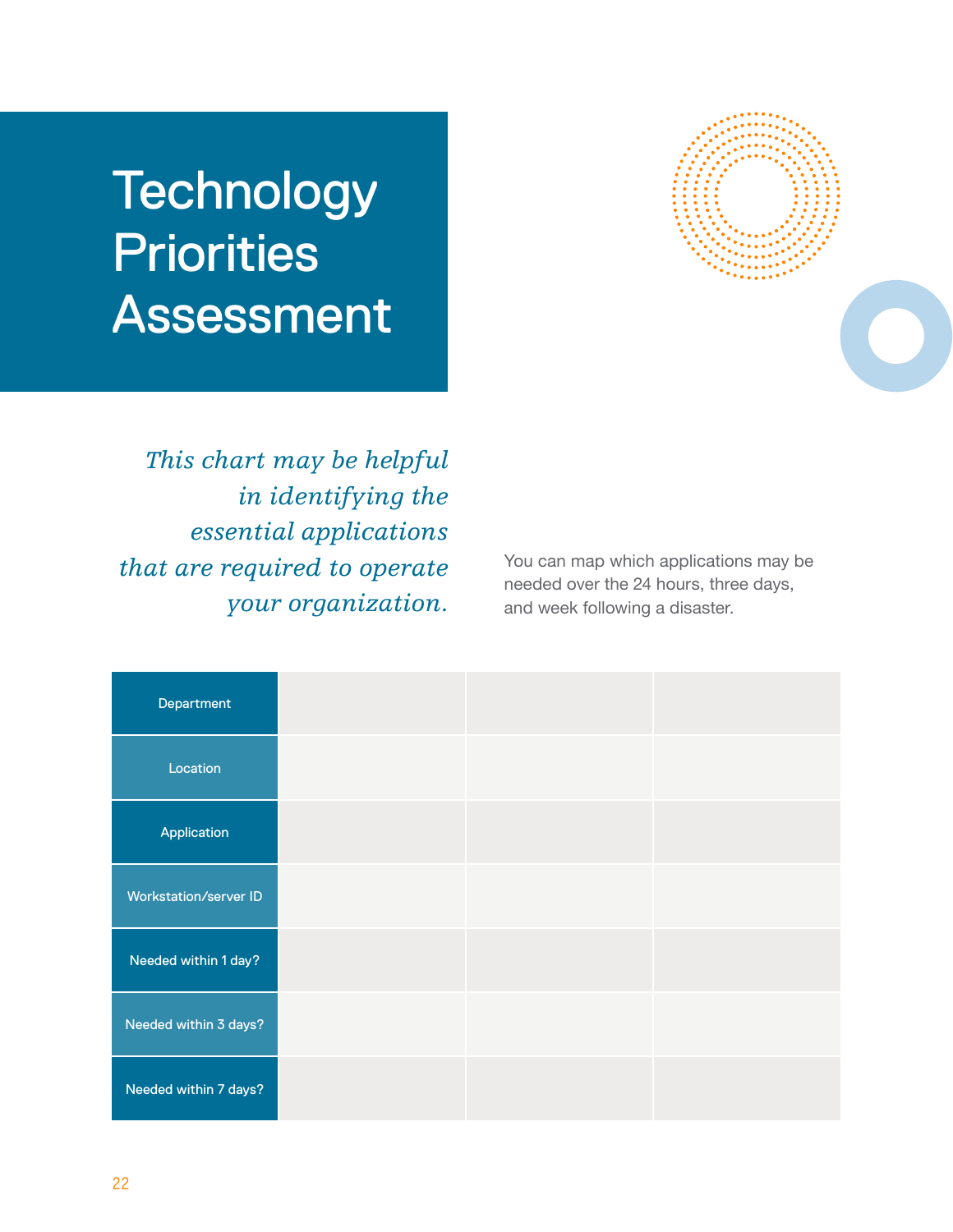### Key Recovery **Staff**

*Here we assume that all staff members are available to help.* 

If that's true, the table below helps you to identify the personnel who are essential to recover your systems and where these systems will be recovered.

| Service type       |  |  |
|--------------------|--|--|
| Assigned personnel |  |  |
| Location           |  |  |

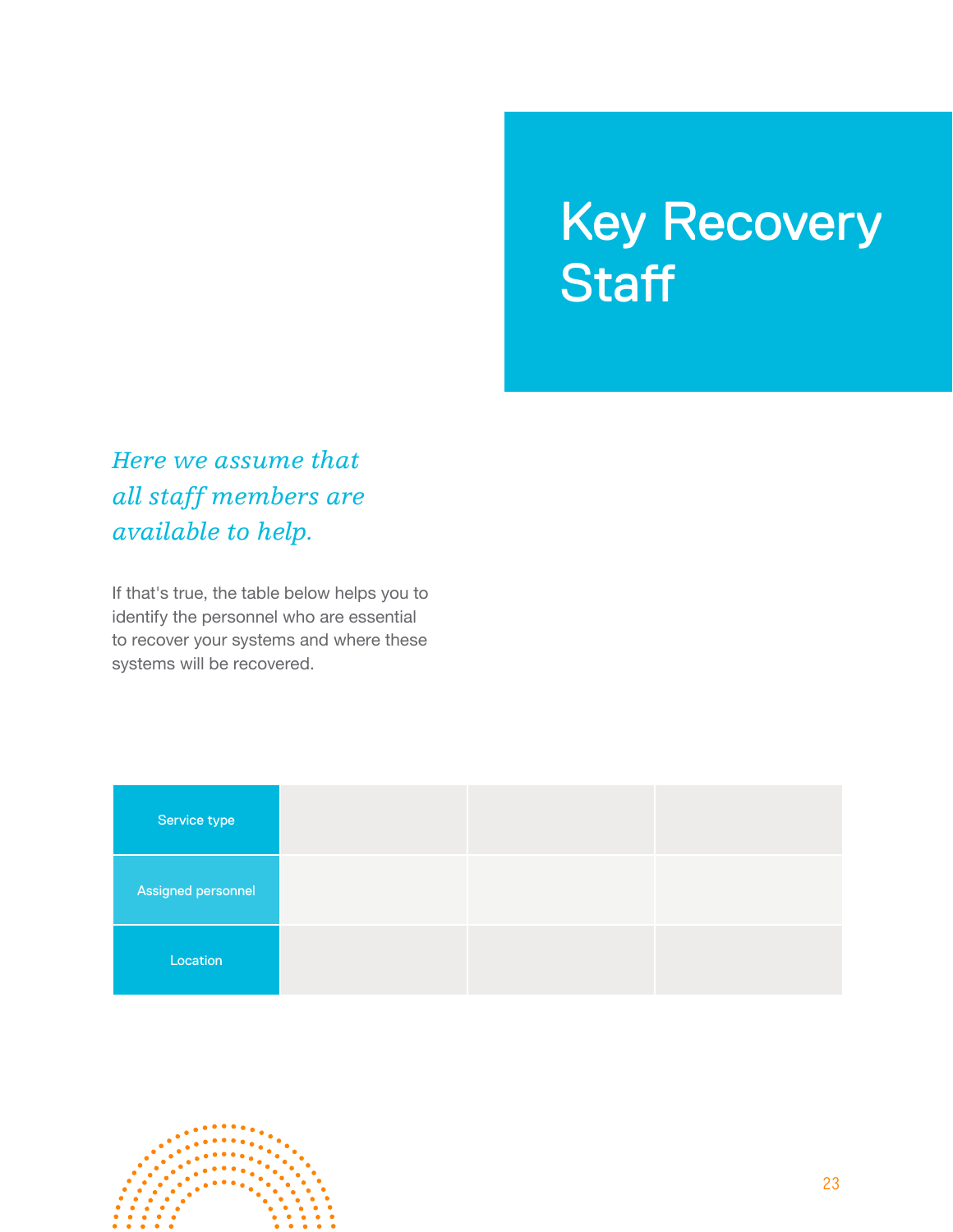

## **Technology Recovery Contacts**

#### *Use the form below*

to keep track of contacts such as computer maintenance providers that you'll need during your recovery.

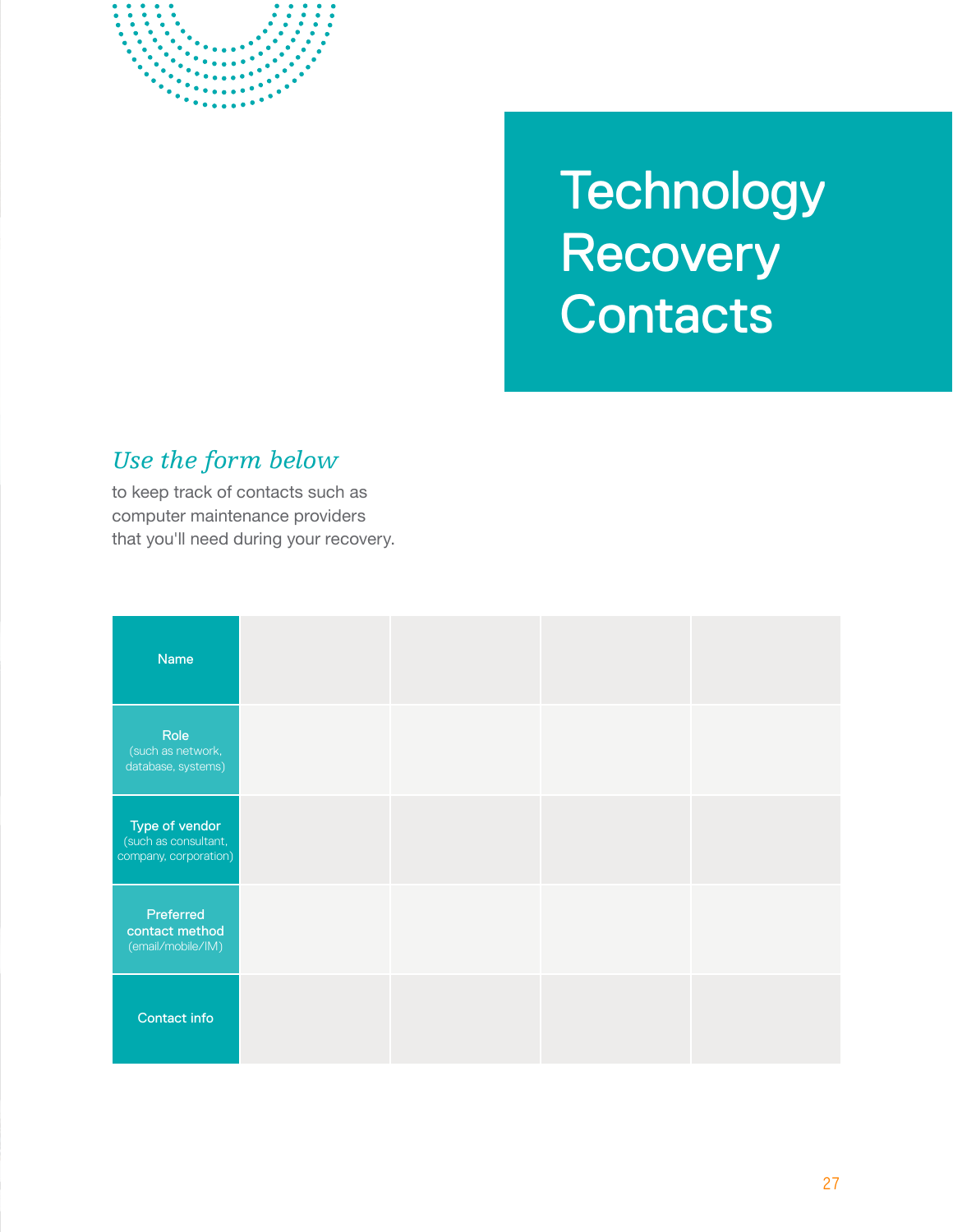

# Report Requirements

#### *Use this chart*

to keep track of all of the reports that you have and need. Note if a report is of a central or critical nature and its special requirements.

| Report/file name           |  |  |
|----------------------------|--|--|
| Author                     |  |  |
| Last modified by           |  |  |
| Last known<br>location     |  |  |
| Encrypted?                 |  |  |
| Priority<br>(high/mid/low) |  |  |
| Recovered?                 |  |  |
| Checked out by             |  |  |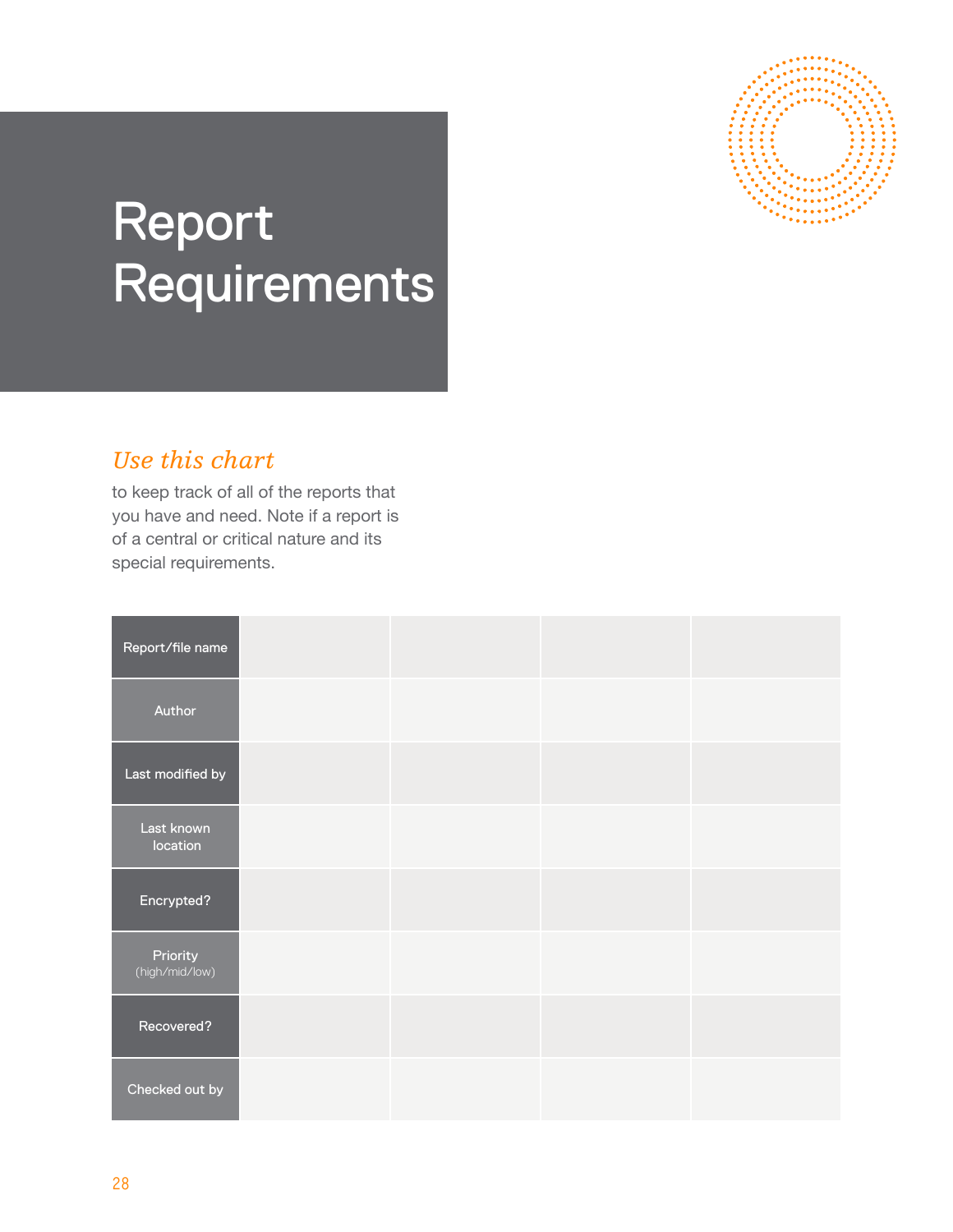## Supplier **Contact Details**

#### *Use this chart*

to keep track of your suppliers and any information about them that could be relevant to restore continuity.

| Supplier name          |  |  |
|------------------------|--|--|
| Contract type          |  |  |
| Reference number       |  |  |
| <b>Contact details</b> |  |  |